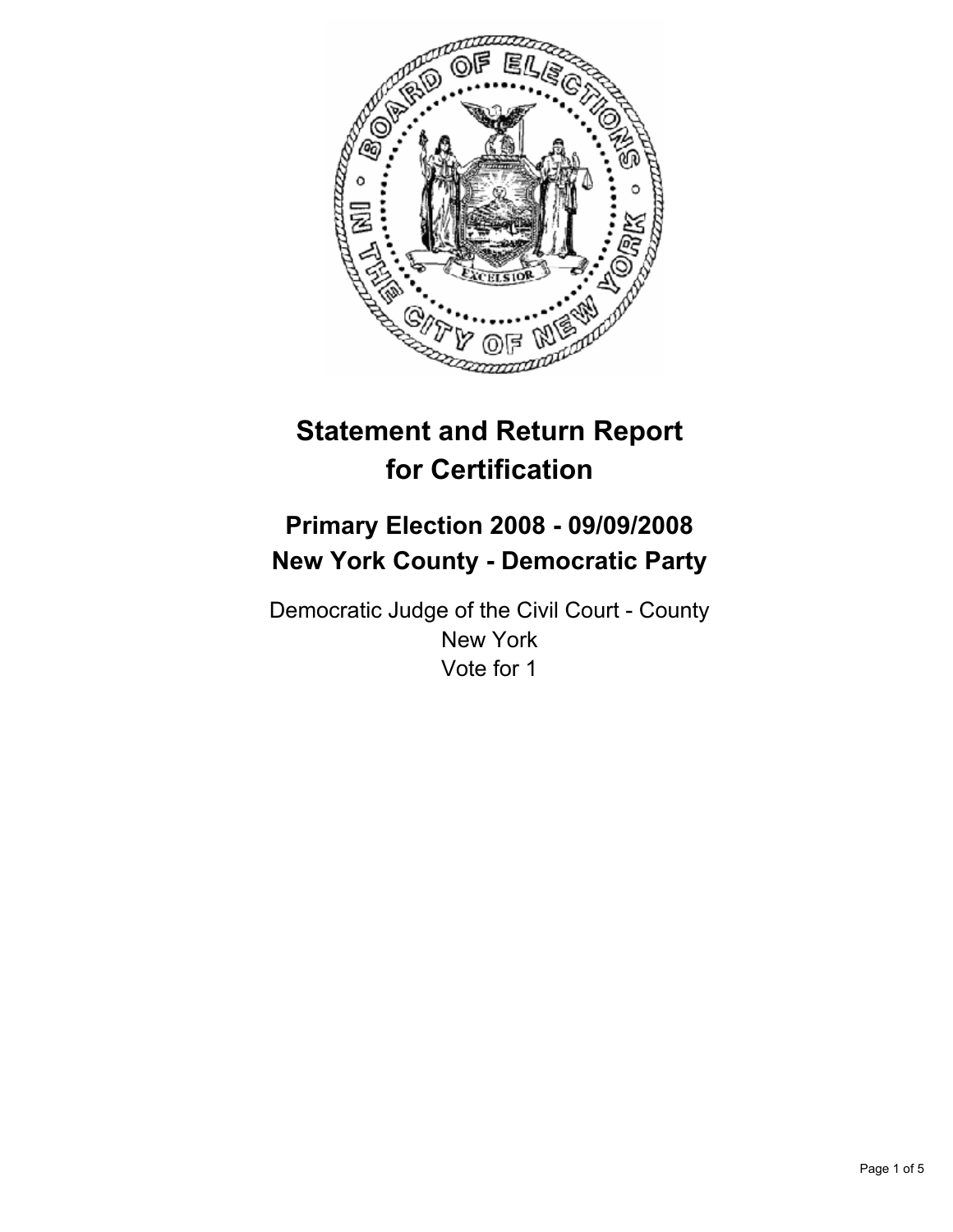

## **Assembly District 64**

| <b>EMERGENCY</b>         | 119   |
|--------------------------|-------|
| ABSENTEE/MILITARY        | 141   |
| AFFIDAVIT                | 365   |
| NANCY M BANNON           | 3,498 |
| <b>MICHAEL L KATZ</b>    | 3,752 |
| HARVEY MILK (WRITE-IN)   |       |
| LIAND ROSARIO (WRITE-IN) |       |
| RON PAUL (WRITE-IN)      |       |
| <b>Total Votes</b>       | 7,253 |

## **Assembly District 65**

| <b>EMERGENCY</b>   | 19    |
|--------------------|-------|
| ABSENTEE/MILITARY  | 126   |
| AFFIDAVIT          | 145   |
| NANCY M BANNON     | 1,594 |
| MICHAEL L KATZ     | 1,343 |
| <b>Total Votes</b> | 2,937 |

#### **Assembly District 66**

| <b>Total Votes</b>          | 4.470 |
|-----------------------------|-------|
| MARK A. WORKSMAN (WRITE-IN) |       |
| MICHAEL L KATZ              | 1,767 |
| <b>NANCY M BANNON</b>       | 2,702 |
| AFFIDAVIT                   | 214   |
| ABSENTEE/MILITARY           | 160   |
| <b>EMERGENCY</b>            | 27    |

## **Assembly District 67**

| <b>Total Votes</b>            | 4.931 |
|-------------------------------|-------|
| <b>GUI STAMPUR (WRITE-IN)</b> |       |
| MICHAEL L KATZ                | 2,139 |
| NANCY M BANNON                | 2,791 |
| AFFIDAVIT                     | 214   |
| ABSENTEE/MILITARY             | 135   |
| <b>EMERGENCY</b>              | 45    |

#### **Assembly District 68**

| <b>Total Votes</b> | 3,508 |
|--------------------|-------|
| MICHAEL L KATZ     | 1,532 |
| NANCY M BANNON     | 1,976 |
| AFFIDAVIT          | 274   |
| ABSENTEE/MILITARY  | 148   |
| <b>EMERGENCY</b>   | 26    |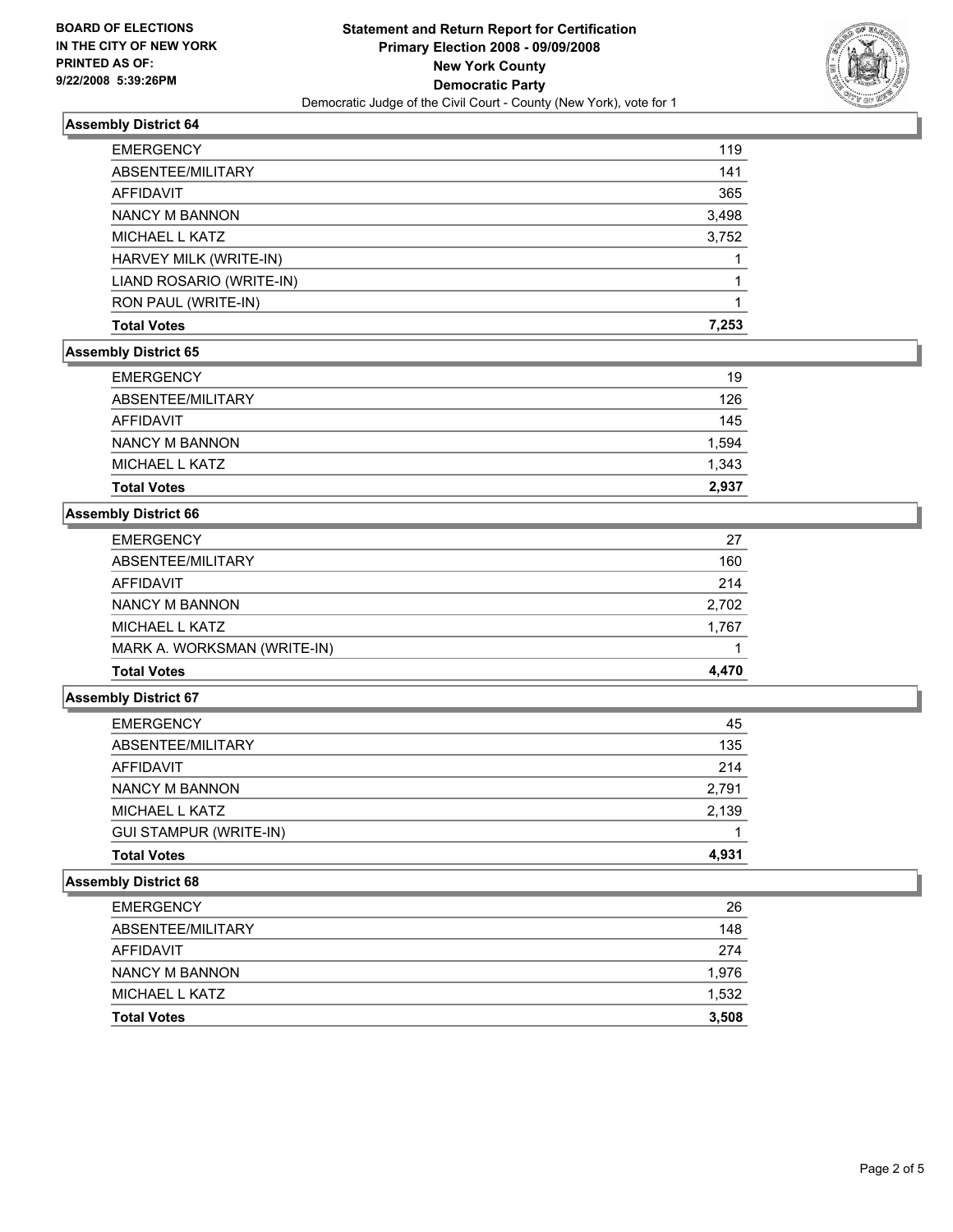

## **Assembly District 69**

| <b>EMERGENCY</b>   | 11    |
|--------------------|-------|
| ABSENTEE/MILITARY  | 164   |
| <b>AFFIDAVIT</b>   | 282   |
| NANCY M BANNON     | 3,304 |
| MICHAEL L KATZ     | 2,438 |
| <b>Total Votes</b> | 5,742 |

## **Assembly District 70**

| <b>Total Votes</b>        | 4.450 |
|---------------------------|-------|
| EILEEN V CASEY (WRITE-IN) |       |
| MICHAEL L KATZ            | 1,860 |
| NANCY M BANNON            | 2,589 |
| AFFIDAVIT                 | 272   |
| ABSENTEE/MILITARY         | 174   |
| <b>EMERGENCY</b>          | 29    |

#### **Assembly District 71**

| <b>EMERGENCY</b>             | 52    |
|------------------------------|-------|
| ABSENTEE/MILITARY            | 128   |
| AFFIDAVIT                    | 230   |
| NANCY M BANNON               | 2,546 |
| MICHAEL L KATZ               | 2,149 |
| ALBANIA LOPEZ (WRITE-IN)     |       |
| HILLARY R CLINTON (WRITE-IN) |       |
| MIGUEL MARTINEZ (WRITE-IN)   | 8     |
| <b>Total Votes</b>           | 4,705 |

#### **Assembly District 72**

| <b>Total Votes</b> | 4,217 |
|--------------------|-------|
|                    |       |
| MICHAEL L KATZ     | 2,160 |
| NANCY M BANNON     | 2,057 |
| AFFIDAVIT          | 271   |
| ABSENTEE/MILITARY  | 52    |
| <b>EMERGENCY</b>   | 33    |

## **Assembly District 73**

| <b>Total Votes</b> | 3,060 |
|--------------------|-------|
| MICHAEL L KATZ     | 1,368 |
| NANCY M BANNON     | 1,692 |
| AFFIDAVIT          | 144   |
| ABSENTEE/MILITARY  | 112   |
| <b>EMERGENCY</b>   | 20    |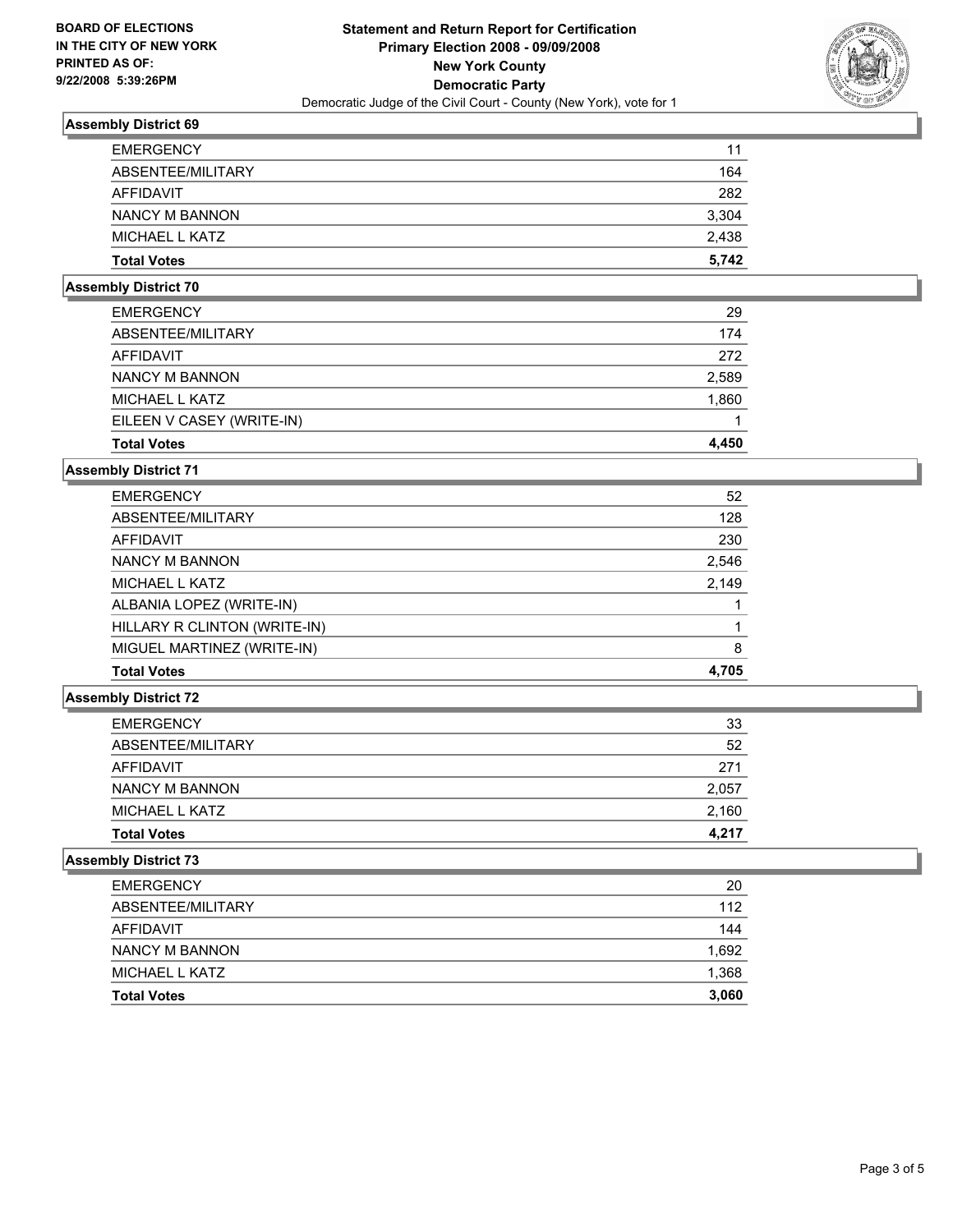

## **Assembly District 74**

| 72    |
|-------|
| 121   |
| 266   |
| 3,035 |
| 2,143 |
|       |
| 5,179 |
|       |

#### **Assembly District 75**

| <b>EMERGENCY</b>            | 52    |
|-----------------------------|-------|
| ABSENTEE/MILITARY           | 142   |
| AFFIDAVIT                   | 194   |
| NANCY M BANNON              | 1,988 |
| MICHAEL L KATZ              | 1,230 |
| DAVID MOHR (WRITE-IN)       |       |
| HERBERT DRENATON (WRITE-IN) |       |
| RONNIE JAMES DIO (WRITE-IN) |       |
| <b>Total Votes</b>          | 3,221 |